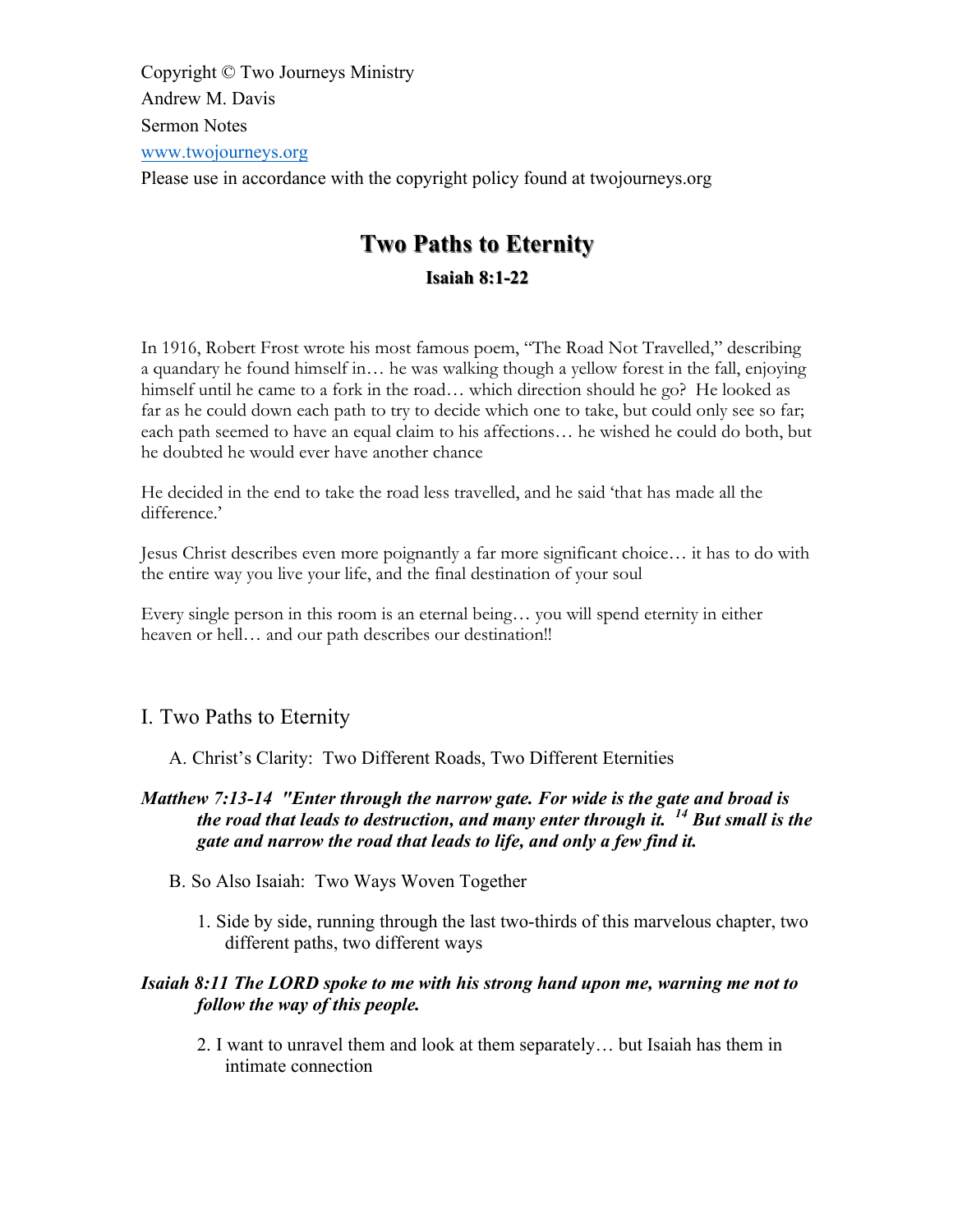- 3. Appropriate… for the children of God and of the devil live life side by side in this world… the wheat and the tares grow together and it's hard to tell them apart until Judgment Day
- 4. It is my privilege and duty as a preacher of the Word to make these two ways to live abundantly clear to you… and to warn you tenderly to flee to Christ
- 5. Christ is the only way to salvation

# *John 14:6 Jesus answered, "I am the way and the truth and the life. No one comes to the Father except through me.*

### II. Terrifying Context: Assyria Invades the Region

A. Phase 1: Assyria Comes to "Deliver" Judah

- 1. Context: the alliance of two enemies… Israel and Aram against little Judah
	- a. Isaiah warned them not to fear, not to do anything stupid, but to trust in the Lord
	- b. BUT Ahaz refused this, and actually sent for the King of Assyria to help him against these two kings

Remember: it's like a small mouse, terrified of two large rats, asking a ravenous cat for help

- 2. A Mysterious Message Given Twice
	- a. Written on a large scroll for everyone to read… like the writing on the wall at Belshazzar's feast… a mysterious warning

# *Isaiah 8:1 The LORD said to me, "Take a large scroll and write on it with an ordinary pen: Maher-Shalal-Hash-Baz*

Translation: "quick to the plunder, swift to the spoil"

- b. Then, a baby boy with the same prophetic name, born to Isaiah and his wife
	- i) The boy becomes a prophetic TIME CLOCK…

# *Vs. 4 Before the boy knows how to say 'My father' or 'My mother,' the wealth of Damascus and the plunder of Samaria will be carried off by the king of Assyria."*

Literally in the Hebrew "abbi" or "immi"… those are among the first words a baby speaks…

I asked my wife… she said a year or two at the most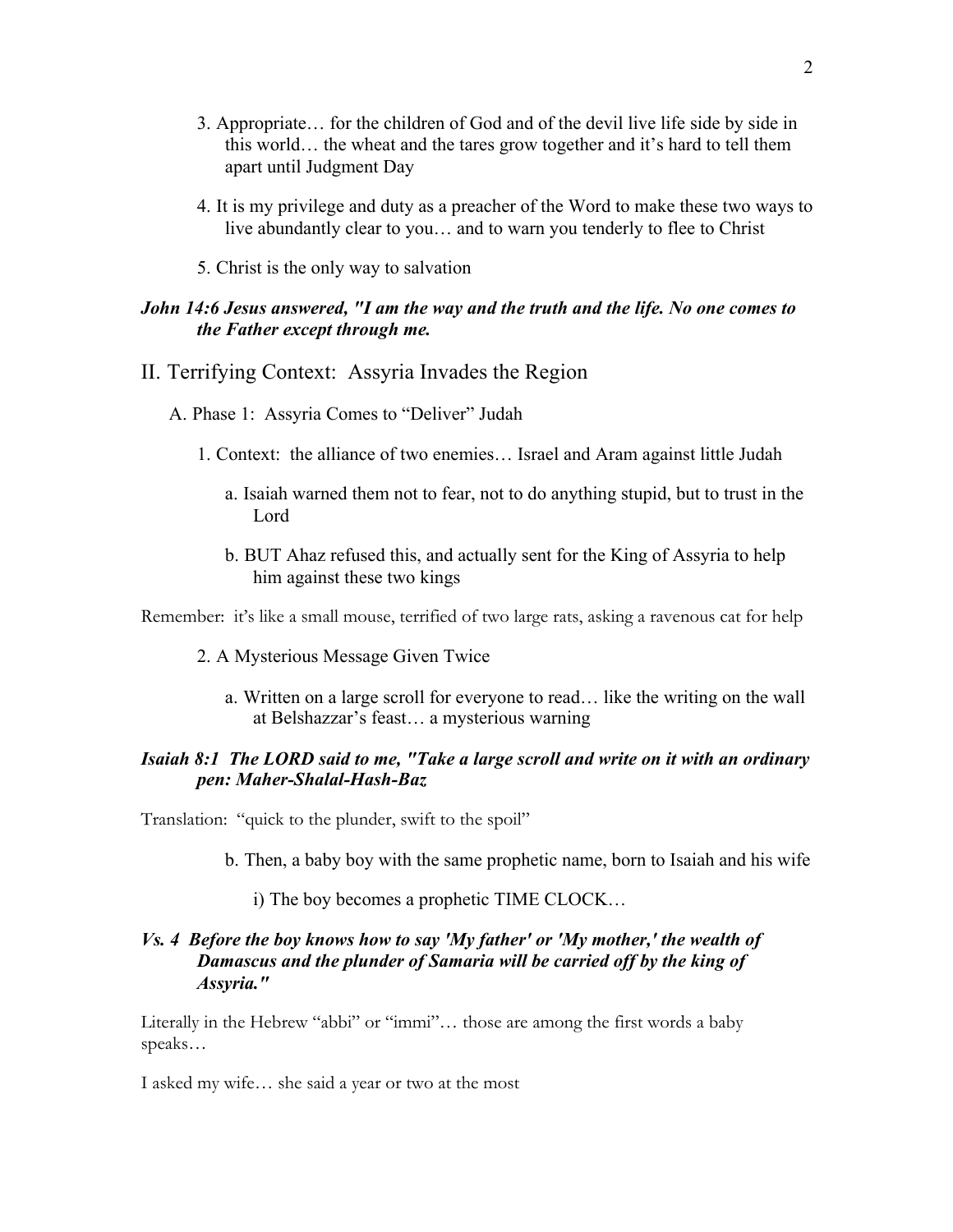- c. Within that brief span, Assyria will swoop down like a vicious bird of prey and destroy Ephraim and Aram… the two kings they dread would be destroyed, their land laid waste and Judah would be TEMPORARILY spared
- 3. BUT… Assyria will still be "quick to the plunder, swift to the spoil…" and they will not stay away for long!!
- B. Phase 2: Assyria Comes to Destroy Judah
	- 1. The Reasons Given: what they rejected and what they rejoiced in
		- a. What they rejected

### *Isaiah 8:6 "Because this people has rejected the gently flowing waters of Shiloah…*

- i) These gently flowing waters are contrasted directly with the mighty floodwaters of the King of Assyria, with all his pomp
- ii) They are overawed, deeply impressed with the POWER and POMP of the King of Assyria… evident, obvious worldly power
- iii) By contrast, the "gently flowing waters of Shiloah" represent God's provision for His people… subtle, quiet, sufficient
- iv) It refers to a trickling stream from the Gihon River carried by an aqueduct that fed a small pool and met the water needs of the city of Jerusalem
- v) THEY REJECTED IT… God's quiet, gentle provision
- b. What they rejoiced in

# *"Because this people … rejoices over Rezin and the son of Remaliah*

- i) The Hebrew implies a great exultation, a shout of elation and triumph
- ii) I believe it refers to gloating sinfully over the demise of these two dreaded foes, Aram and Israel

German word captures this: *schadenfreude*… delight in other people's misery

So much of American popular culture is based on it: police shows in which real people are shown being arrested, fascination with bad news about other people's suffering, rejoicing in the demise of a political figure you despise, delight in the injury of another team's star player, the "Survivor" show when some prideful contestant finally gets voted off… etc.

God HATES it, because it is basically arrogance… not "There but for the grace of God go I" but rather "HA!! Their finally getting what they deserve!" or "Better you than me!"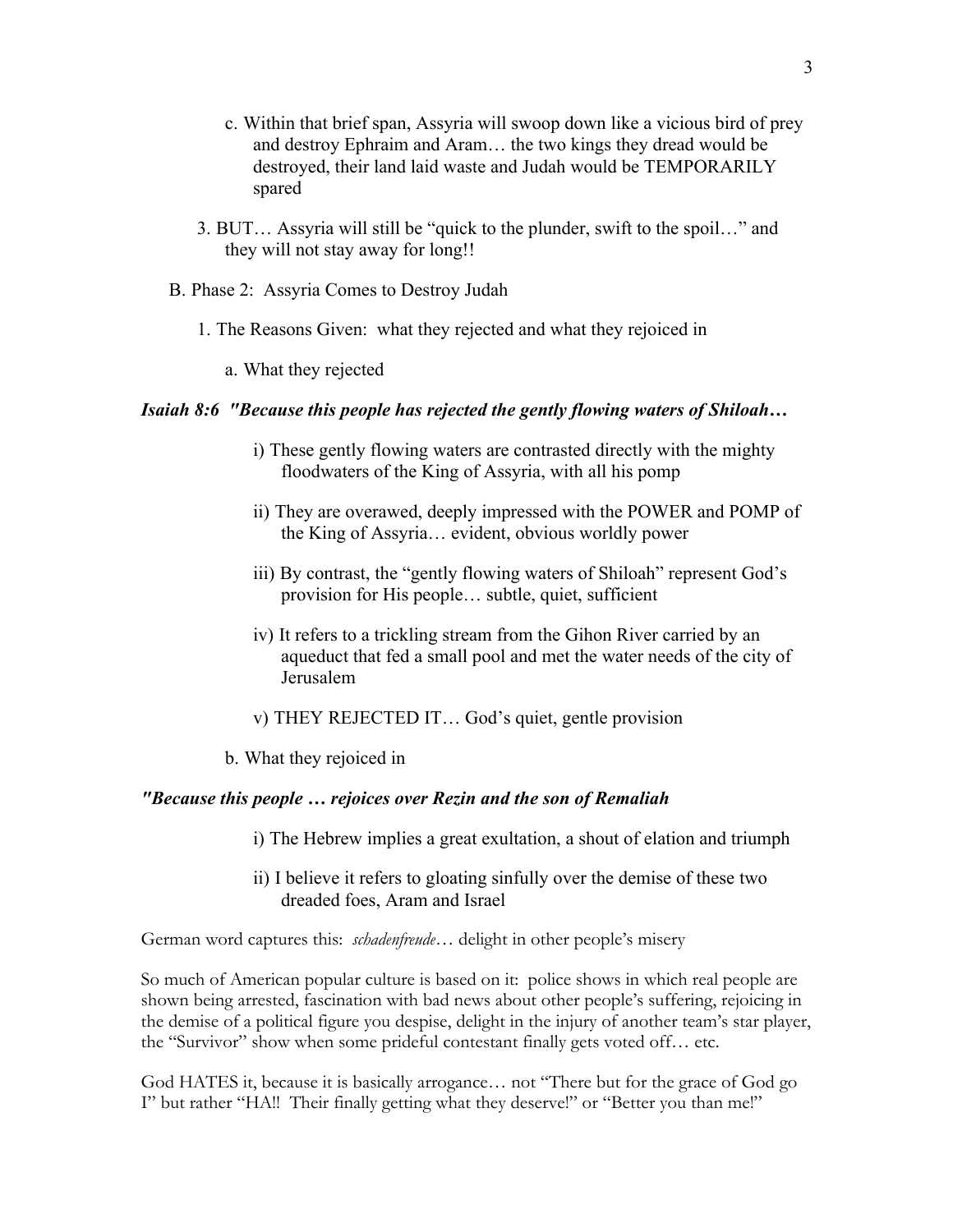#### *Proverbs 17:5 whoever gloats over disaster will not go unpunished.*

### *Proverbs 24:17 Do not gloat when your enemy falls; when he stumbles, do not let your heart rejoice*

Job in his defense of his godly life rejected *schadenfreude*:

# *Job 31:29 "If I have rejoiced at my enemy's misfortune or gloated over the trouble that came to him… then [may I be cursed]"*

- iii) especially evil in that the demise of Remaliah at the hands of Assyria represented the end of Ten Tribes of Israel because of idolatry…
- iv) The people of Judah should have been weeping over the demise of their own brothers, and repenting of their own sin… more on this in a moment
- c. Because of these things, Assyria is coming to DESTROY JUDAH as well!!!

# *Isaiah 8:7-8 therefore the Lord is about to bring against them the mighty floodwaters of the River--the king of Assyria with all his pomp. It will overflow all its channels, run over all its banks <sup>8</sup> and sweep on into Judah, swirling over it, passing through it and reaching up to the neck. Its outspread wings will cover the breadth of your land, O Immanuel!"*

- 2. The Prophecy: Assyria is coming for you too, O gloating Judah, like a river overflowing its banks in a massive flood
	- a. Note the accuracy of the prophecy:

# *It will overflow all its channels, run over all its banks <sup>8</sup> and sweep on into Judah, swirling over it, passing through it and* **reaching up to the neck***.*

Image: a man trapped by the legs, unable to escape… the floodwaters of the river come higher and higher, reaching even up to his neck… it speaks of the NEAR but NOT TOTAL destruction of Judah

- C. Phase 3: Assyria Comes to Be Destroyed in Judah
	- 1. Phase 1: Assyria the rescuer, delivers Judah from Israel and Aram… the very thing Ahaz asked them to come do
	- 2. Phase 2: Assyria the destroyer… they turn their sights on the little kingdom of Judah next and seek to devour it as well… the destruction is ALMOST complete
	- 3. Phase 3: Assyria itself will be destroyed… as will any nation that seeks to wipe out the people of God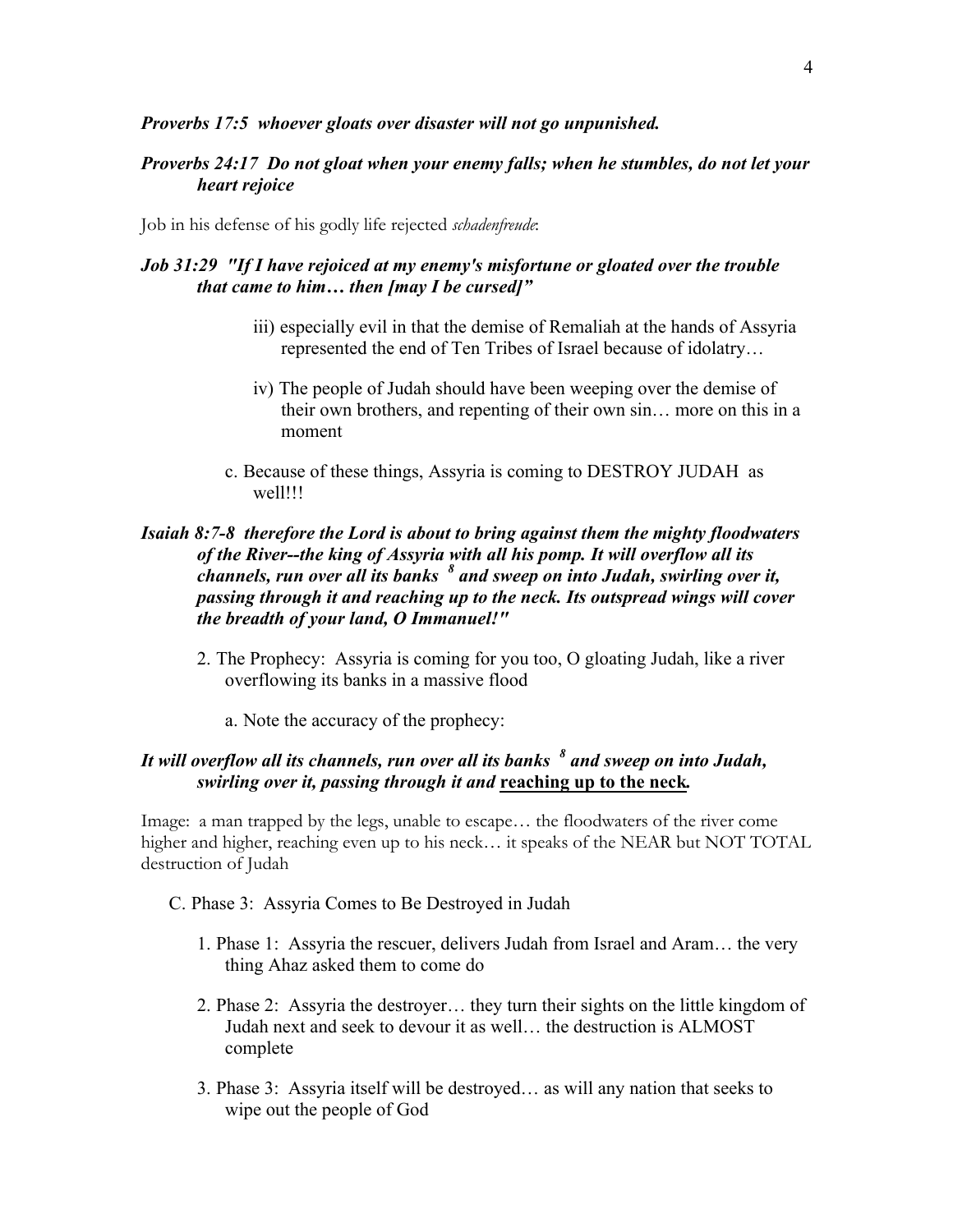- *Isaiah 8:9-10 Raise the war cry, you nations, and be shattered! Listen, all you distant lands. Prepare for battle, and be shattered! Prepare for battle, and be shattered! <sup>10</sup> Devise your strategy, but it will be thwarted; propose your plan, but it will not stand, for God is with us.*
	- 4. Why? Because God is sovereign and rules the nations… and it doesn't matter how powerful they may seem!

The fulfillment of this will come when Assyria loses 185,000 troops in ONE NIGHT to the angel of the Lord in answer to the prayer of godly King Hezekiah… more in chapter 37!!!

D. God With "Us"… But Who is "Us"?

### *Vs. 10 Devise your strategy, but it will be thwarted; propose your plan, but it will not stand, for God is with us.*

- 1. Key expression: God is with us… "Immanuel"
- 2. But the key question: who does God fight for? Who is the "us" in the term "God with us"??
- 3. The rest of the chapter answers that question… positively and negatively… woven intricately together, living side by side in the land
- 4. Our task… unravel the way of light from the way of darkness… eight descriptions of each from Isaiah 8

# III. The Way of Light

A. A Life In God's Strong Grip

### *Isaiah 8:11 The LORD spoke to me with his strong hand upon me, warning me not to follow the way of this people.*

- 1. The way of life begins with a sense of the hand of Almighty God upon you, keeping you from death and destruction… plucking you from the highway of hell
- 2. The "strong hand upon me" is God's… and he has taken hold of all His elect, in the grip of sovereign grace and He will never let us go

# *John 10:27-30 My sheep listen to my voice; I know them, and they follow me. <sup>28</sup> I give them eternal life, and they shall never perish; no one can snatch them out of my hand. <sup>29</sup> My Father, who has given them to me, is greater than all; no one can snatch them out of my Father's hand. <sup>30</sup> I and the Father are one."*

3. This sense of God's sovereign grip of grace is essential to the way of light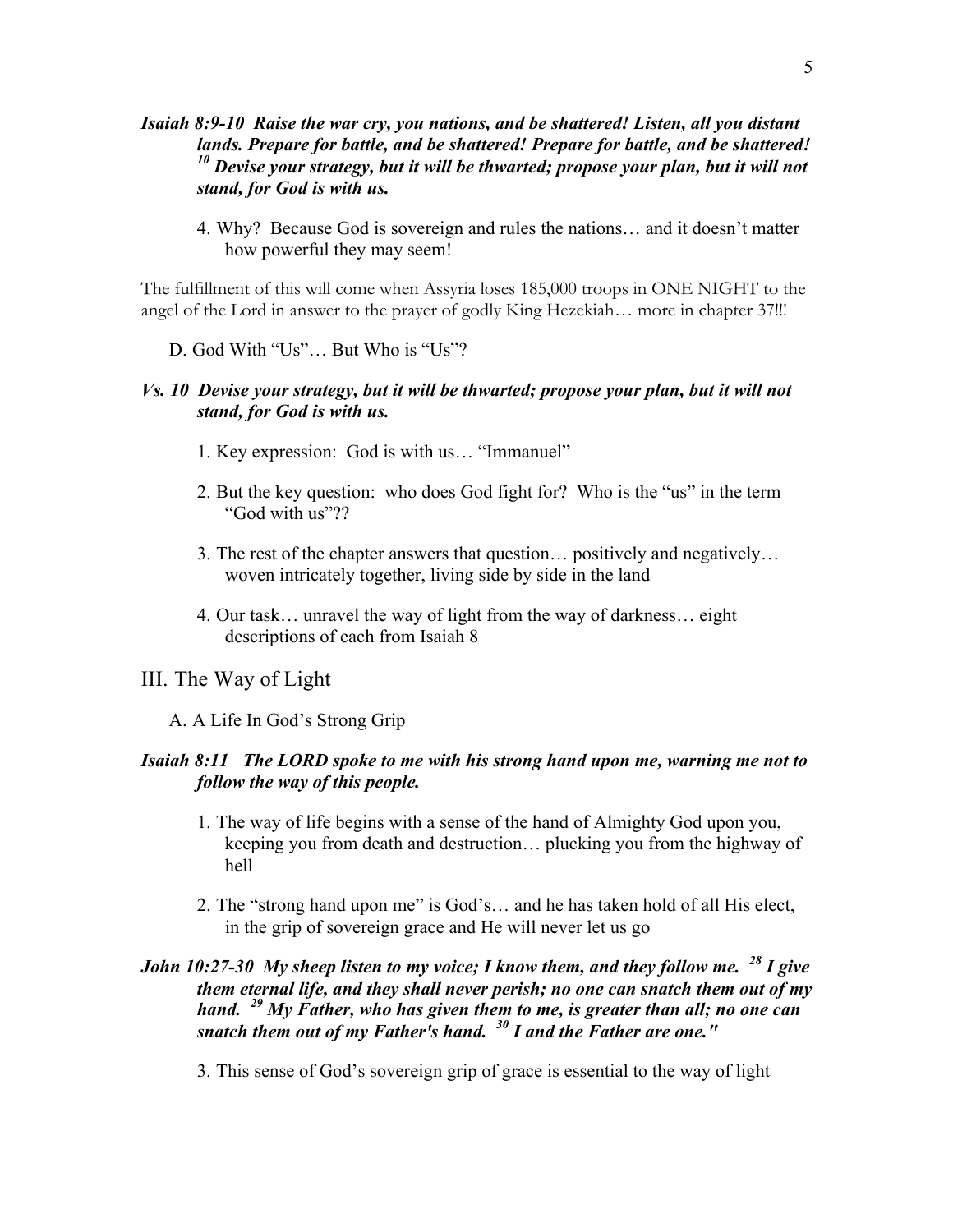B. A Life Listening to God's Word… and Warnings

# *Isaiah 8:11 The LORD spoke to me with his strong hand upon me, warning me not to follow the way of this people. He said…*

- 1. Isaiah was a prophet and heard God speak to him
- 2. He heard God's promises and took seriously His warnings
- 3. The is the essence of the way of light: walking in the Lord of the Lord and His word… hearing His voice

#### *John 10:27 My sheep listen to my voice; I know them, and they follow me*

- 4. The heeding of the warnings is central to this life of faith… hearing the warning against a way that leads to hell
- C. A Life Apart from the Crowd

# *Isaiah 8:11-12 The LORD spoke to me with his strong hand upon me, warning me not to follow the way of this people.*

- 1. God calls Isaiah away from the lifestyle of the crowd
- 2. As Jesus had said, the road to destruction is broad and MANY enter through it
- 3. Isaiah was not to see the threat of Israel and Aram the way faithless, fearful Ahaz did… nor was he to be impressed with the King of Assyria, or to trust in the King of Assyria to deliver Judah from their enemies… nor was he to tremble at the threats they trembled at
- 4. It is a life of separation, a life apart from the crowd

# *2 Corinthians 6:17 "Therefore come out from them and be separate, says the Lord. Touch no unclean thing, and I will receive you."*

D. A Life of Fearlessness… and Fear

# *Isaiah 8:12-13 Do not call conspiracy everything that these people call conspiracy; do not fear what they fear, and do not dread it. <sup>13</sup> The LORD Almighty is the one you are to regard as holy, he is the one you are to fear, he is the one you are to dread*

- 1. The hearts of Ahaz and the people were trembling in fear and unbelief at the threat of Israel and Aram… at Rezin and Remaliah's son… because of the secret pact they had made, the conspiracy to invade Judah and destroy it
- 2. God warns Isaiah not to call conspiracy what his people did, and not to fear it or dread it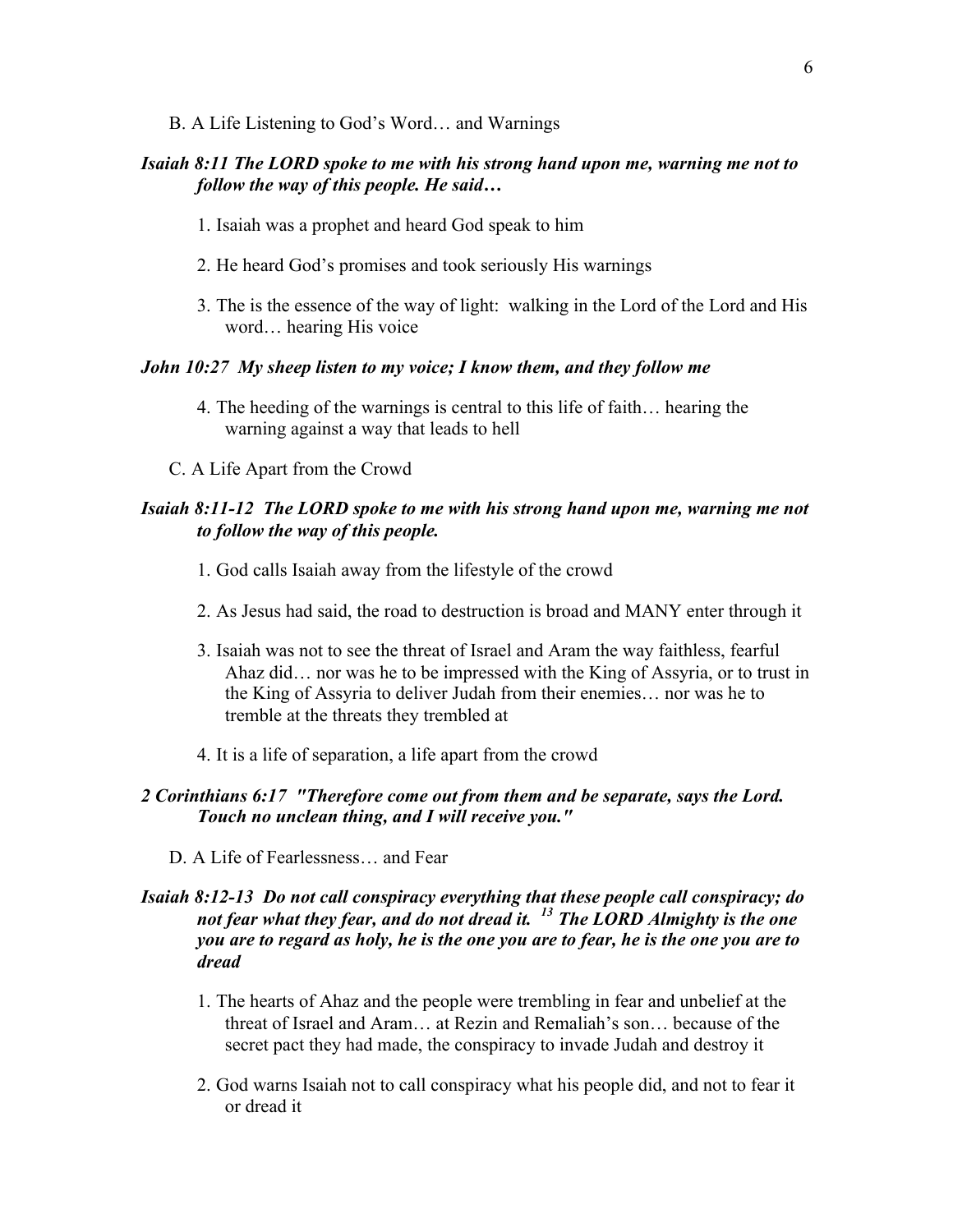So many people spend much time fretting over conspiracy theories… the Illuminati, the Knights Templar, the cabal of clever men trying to take over the world's economies… the secret codes and handshakes... precursors to the "one-world government"

I know very well there is in fact a conspiracy to take over the world… it is led by Satan himself, and it has been striving for world domination for millennia

#### DO NOT FEAR THIS!!!

- 3. Rather, this is the one you are to fear… FEAR ME, the Holy, holy, holy God… the one who dwells in unapproachable light, the one before whom angels cover their faces
- 4. Fearing me, you need fear NOTHING ELSE... fail to fear me, and you need fear EVERYTHING ELSE!!!

### *Matthew 10:28 Do not be afraid of those who kill the body but cannot kill the soul. Rather, be afraid of the One who can destroy both soul and body in hell.*

Too many Christians live in constant fear of men… fear of what others will think and do; God wants us to fear him and to hate sin… and thus to need to fear nothing else

**"Give me one hundred preachers who fear nothing but sin, and desire nothing but God, and I care not a straw whether they be clergymen or laymen; such alone will shake the gates of hell and set up the kingdom of heaven on earth"** John Wesley

E. A Life Resting in the True Sanctuary

# *Isaiah 8:13-14 The LORD Almighty is the one you are to regard as holy, he is the one you are to fear, he is the one you are to dread, <sup>14</sup>* **and he will be a sanctuary**

- 1. The way of light is a way of resting constantly in the safety and the security of God's protection
- 2. Ultimately, this is fulfilled in the finished work of Christ on the cross… the only safe refuge there can ever be from sin

### *Proverbs 18:10 The name of the LORD is a strong tower; the righteous run to it and are safe.*

#### *Romans 10:13 for, "Everyone who calls on the name of the Lord will be saved."*

F. A Life in the Written Word

# *Isaiah 8:1 The LORD said to me, "Take a large scroll and write on it with an ordinary pen*

#### *Isaiah 8:16 Bind up the testimony and seal up the law among my disciples.*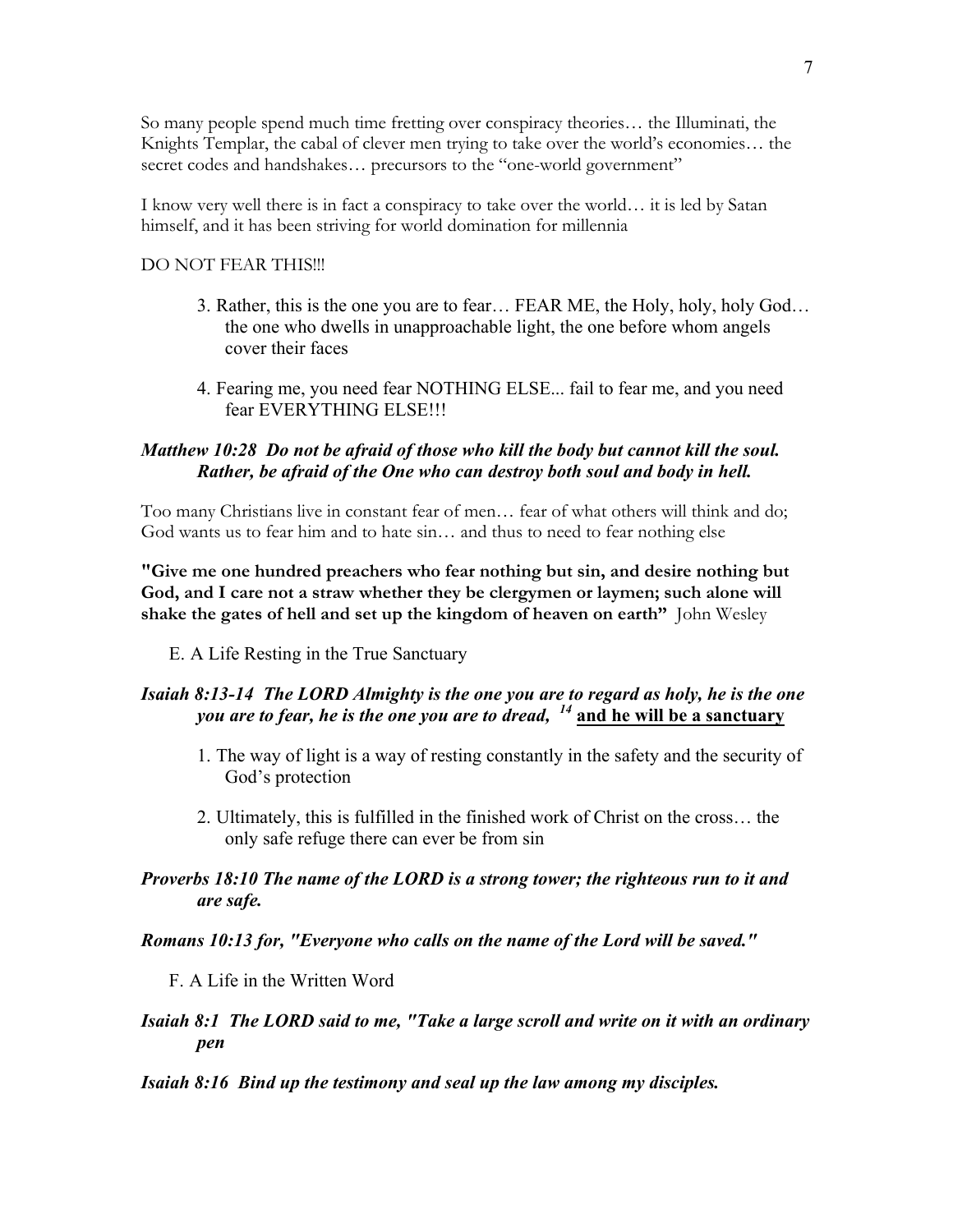# *Isaiah 8:20 To the law and to the testimony! If they do not speak according to this word, they have no light of dawn.*

- 1. Isaiah focuses on the written word of God… the clear record of His will for His will… of His promises for them and of His warnings as well
- 2. True disciples of Isaiah, and of the Lord, will read constantly the word of the Lord which He has spoken through the prophets
- 3. The law of God they will read, and it will be written also on their hearts
- 4. As we will see in a moment, those on the road of darkness are constantly searching for other sources of spiritual wisdom… they are looking for mediums and spiritists who whisper and mutter…

the only true spiritual wisdom and guidance available is from the written word of God

#### 5. The centerpiece of the word of God is CHRIST

# *2 Timothy 3:15 the holy Scriptures… are able to make you wise for salvation through faith in Christ Jesus.*

G. A Life Inquiring of God

# *Isaiah 8:19 When men tell you to consult mediums and spiritists, who whisper and mutter,* **should not a people inquire of their God***?*

- 1. Prayer is also at the center of the way of light taught in Isaiah 8
- 2. Searching for light, searching for truth, they seek it in the written word of God… but they seek it BY PRAYER… inquiring of God to show them the way
- 3. Perhaps behind these poignant verses is the terrible example of King Saul… in his apostasy, he never inquired of God, never sought His face in prayer, never asked Him what to do… David frequently did this!!
- 4. Seeking to inquire of the Lord… at the end of his life, the night before he died, King Saul inquired of a witch at Endor… more on this in a moment
- 5. True disciples will constantly seek wisdom from the Lord in prayer and in the study of the word
- H. Ultimately: A Life of Faith in the Lord

# *Isaiah 8:17 I will wait for the LORD, who is hiding his face from the house of Jacob. I will put my trust in him.*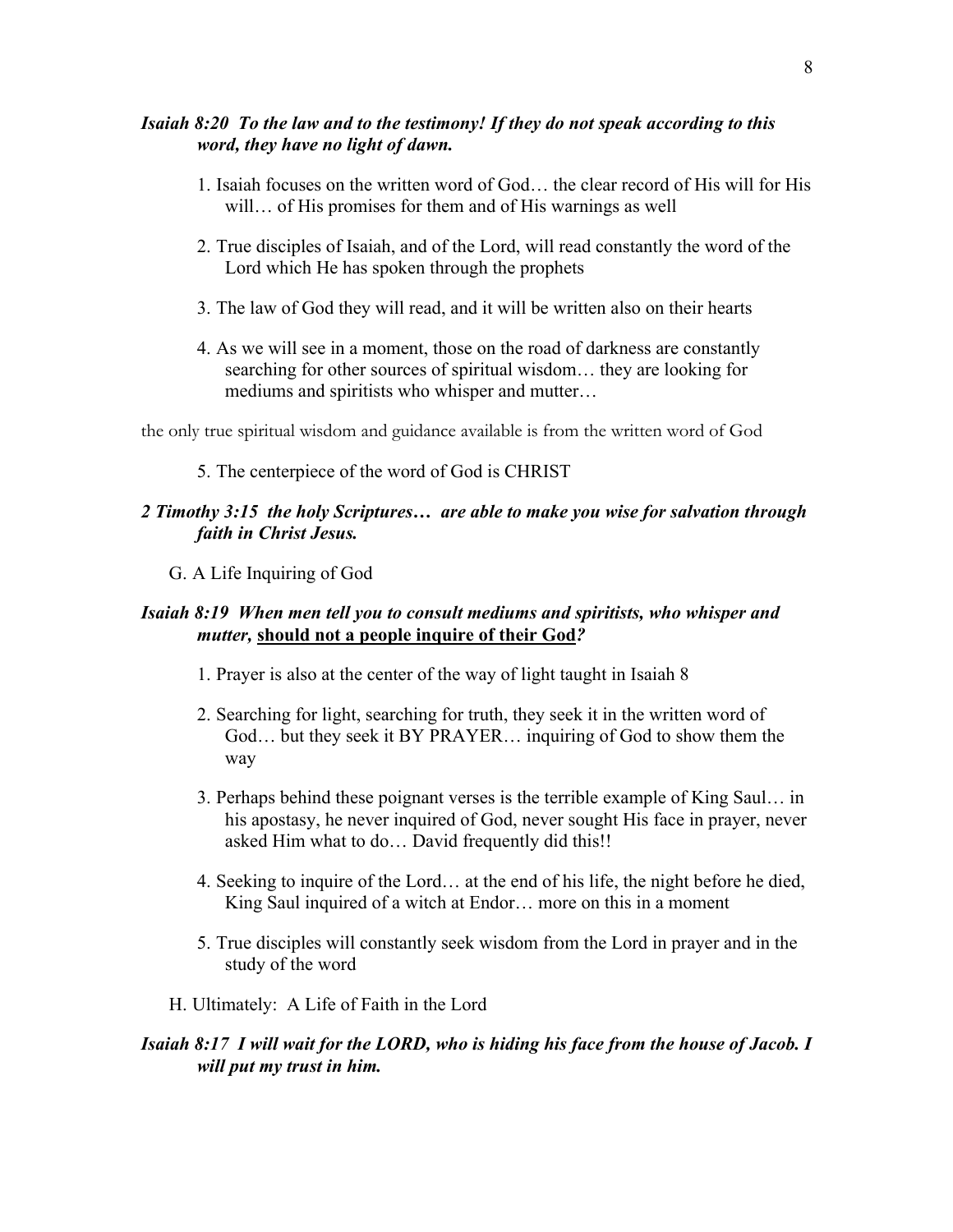- 1. Waiting on the Lord… trusting in Him, even when it seems He is hiding His face
- 2. We are justified by faith in Christ… simply by trusting in Him
- IV. The Way of Darkness
	- A. A Life Spent Rejecting God's Gentle Provision

# *Isaiah 8:6 "Because this people has rejected the gently flowing waters of Shiloah*

- 1. As we saw, the people of Judah rejected the gentle provision of God
- 2. The "still small voice"… the peaceful flowing waters of God

# *Jeremiah 2:13 "My people have committed two sins: They have forsaken me, the spring of living water, and have dug their own cisterns, broken cisterns that cannot hold water.*

- 3. This rejection is no accident… it is a willful choice to hear the grace of God and turn away to something else
- B. A Life of Rejoicing While Others Suffer Judgment

# *Isaiah 8:6 Because this people has rejected the gently flowing waters of Shiloah and rejoices over Rezin and the son of Remaliah*

- 1. The people of Judah ENJOYED seeing their enemies fall… they GLOATED over the judgment of Israel and Aram
- 2. this is a great sin, as we've seen… rejoicing in the downfall of your enemies
- 3. It reflects a cold heart, total lovelessness
- 4. BUT even worse, it neglects the simple fact that the sinner deserves the exact same judgment!!!
- 5. When we see the tragedy of sin and judgment in other's lives, it should cause us to humble ourselves before God… we should REPENT or PERISH in the same way
- 6. Instead, we tend to watch some criminal at Enron, or some politician who gets caught with a high-priced prostitute, or some athlete who gets caught with drugs and cluck our tongues self-righteously and say "Serves them right!!"
- 7. This self-righteousness is the enemy of our souls… as Jesus pointed out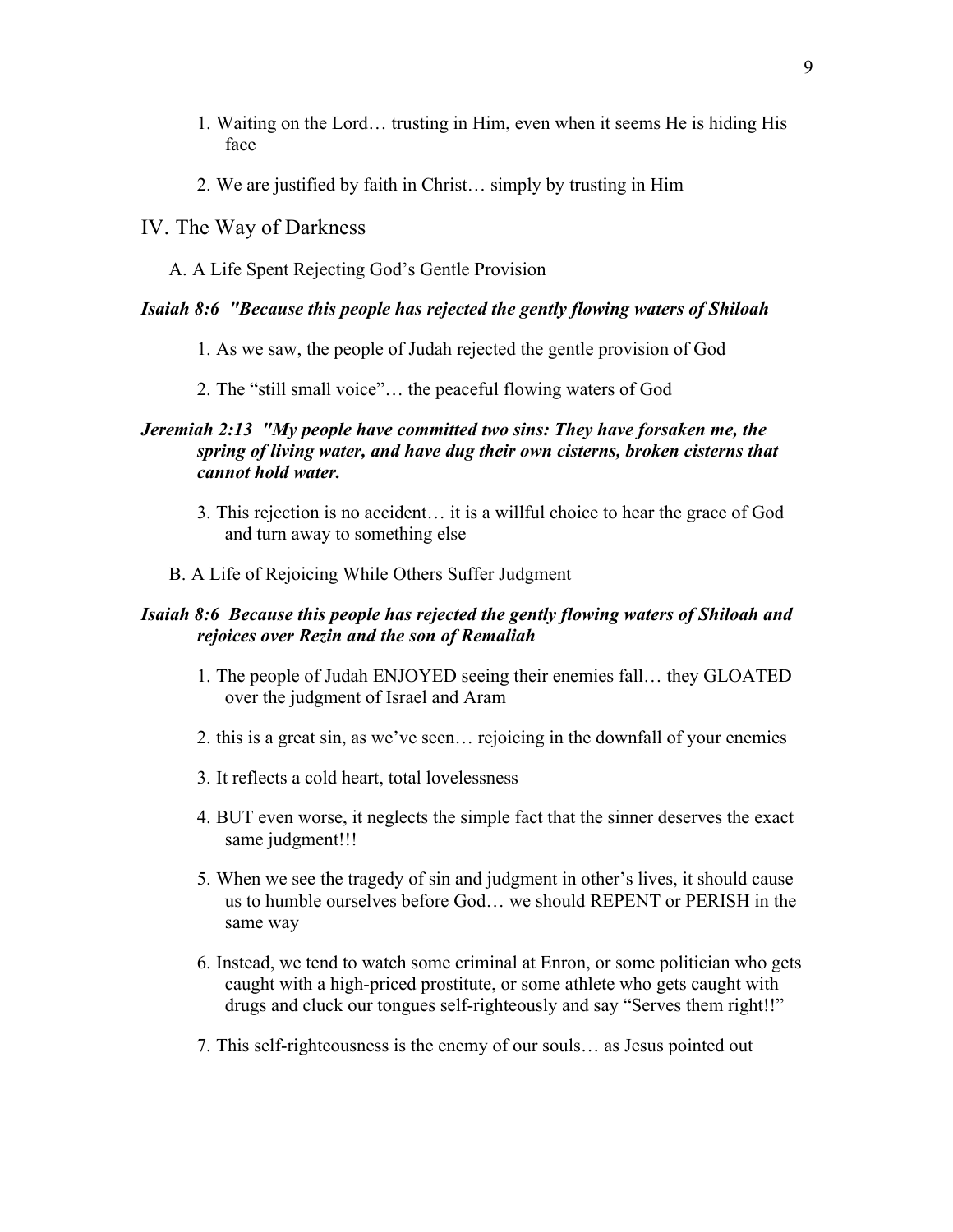- a. Luke 13:1-5, some gloated over some Galileans who died while offering sacrifices... the assumption was they must have been really secretly wicked
- b. Jesus said

### *Luke 13:1-5 I tell you, no! But unless you repent, you too will all perish*

He said the same about some others who died when a tower fell on them

But people on the road to destruction gloat at the misfortune of others and never look inward to see that they deserve the same!!

C. A Life of Stumbling Over God… and Being Snared by Him

# *Isaiah 8:14-15 but for both houses of Israel he will be a stone that causes men to stumble and a rock that makes them fall. And for the people of Jerusalem he will be a trap and a snare. <sup>15</sup> Many of them will stumble; they will fall and be broken, they will be snared and captured."*

- 1. God was meant to be a sanctuary for both houses of Israel… by simple faith
- 2. Instead He turned against them and was a stone that caused them to stumble and a rock that made them fall
- 3. They stumbled over His holiness, His jealousy that He be their only God, His covenant stipulations, His pure eyes that could not tolerate their wandering hearts and lives
- 4. So it is even today… those on the road to destruction hate God, and the things of God… they stumble in blindness and hate what they should love and love what they should hate… **they especially stumble over Christ, as we shall see**
- D. A Life of False Spiritual Guidance

# *Isaiah 8:19-20 When men tell you to consult mediums and spiritists, who whisper and mutter, should not a people inquire of their God? Why consult the dead on behalf of the living? <sup>20</sup> To the law and to the testimony! If they do not speak according to this word, they have no light of dawn.*

- 1. People are desperate for spiritual guidance… they want to know what to do and what the future holds
- 2. Mediums and spiritists contact the dead on behalf of the living…like King Saul the night before he died… he consulted the witch at Endor, who conjured up an image of the dead Samuel… he told him he and his sons would be killed by the Philistines that very next day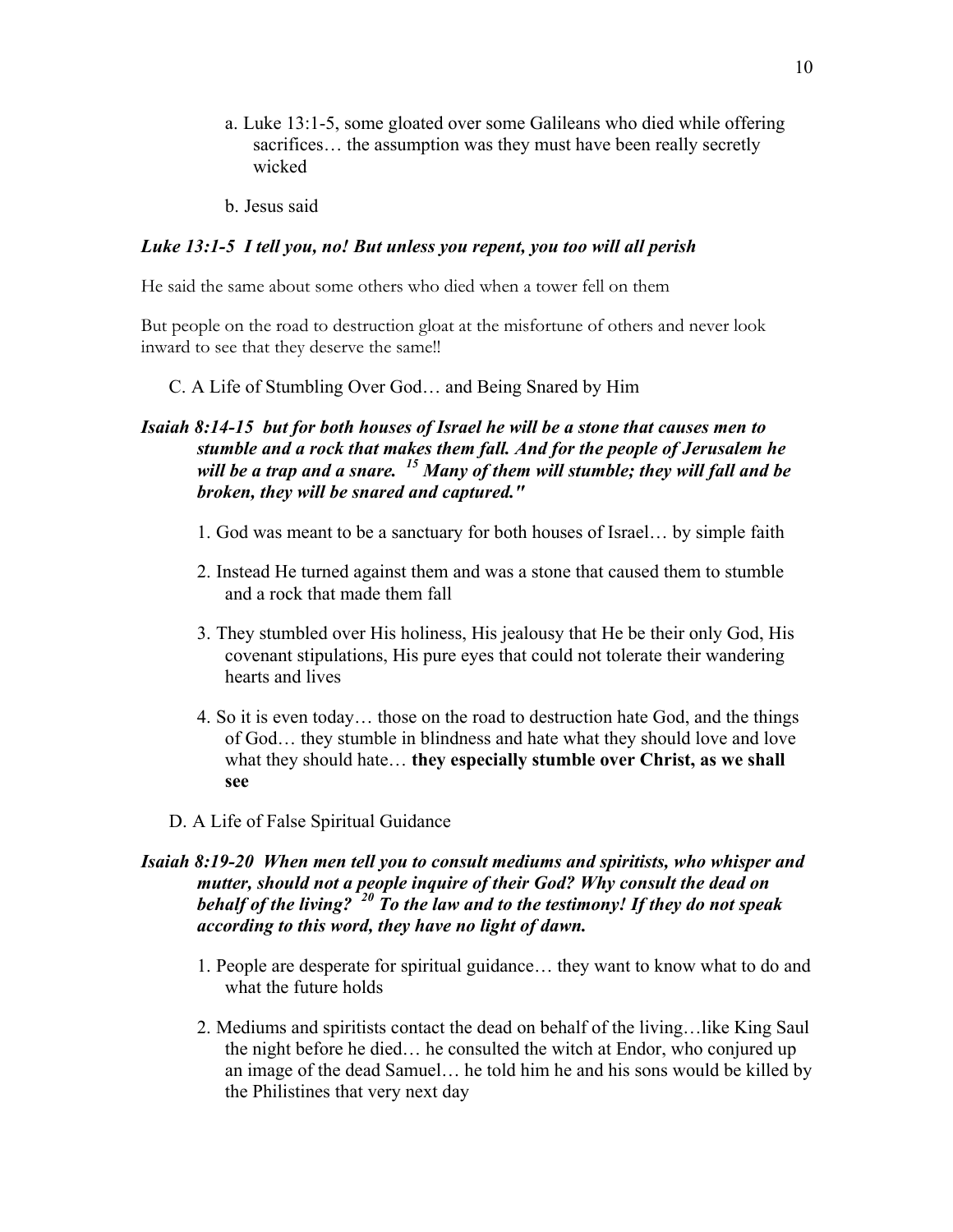- 3. They whisper and mutter… they look into crystal balls, they channel spirits and conjure up long dead relatives to give spiritual guidance
- 4. They use the Ouija board and open themselves up to evil influences
- 5. Why? Because the dead cannot speak to the living… the evil dead are too busy screaming in agony in hell, and the righteous dead know that God has spoken adequately in the word
- 6. Instead, it is demons who impersonate the dead and deceive those who consult them
- E. A Life of Spiritual Famine and Restless Roaming

# *Isaiah 8:21 Distressed and hungry, they will roam through the land; when they are famished, they will become enraged and, looking upward, will curse their king and their God.*

- 1. Having rejected the "gently flowing waters" of Christ, they are thirsty
- 2. Having rejected the "bread of life"—Christ—they are starving
- 3. They are abused by demonic forces, "harassed and helpless" totally at the mercy of demons who have NO MERCY… they become demonic themselves
- 4. They are hungry for wisdom, hungry for guidance, hungry for a touch from God, hungry for love, hungry for purpose in life…
- 5. They roam about like Satan and like the demons

# *Matthew 12:43 "When an evil spirit comes out of a man, it goes through arid places seeking rest and does not find it.*

# *Job 1:7 The LORD said to Satan, "Where have you come from?" Satan answered the LORD, "From roaming through the earth and going back and forth in it."*

So sad to see the roaming of lost people, hungry for something in life, but not finding it

They turn to alcohol, to sex, to pleasure, to drugs, to travel, to material possessions, to Eastern mysticism, to false religions, to ANYTHING but God

All those excursions leave them hungrier and hungrier

This is the way that leads to destruction

Soon, it leads them to rage…

F. A Life of Rage and Cursing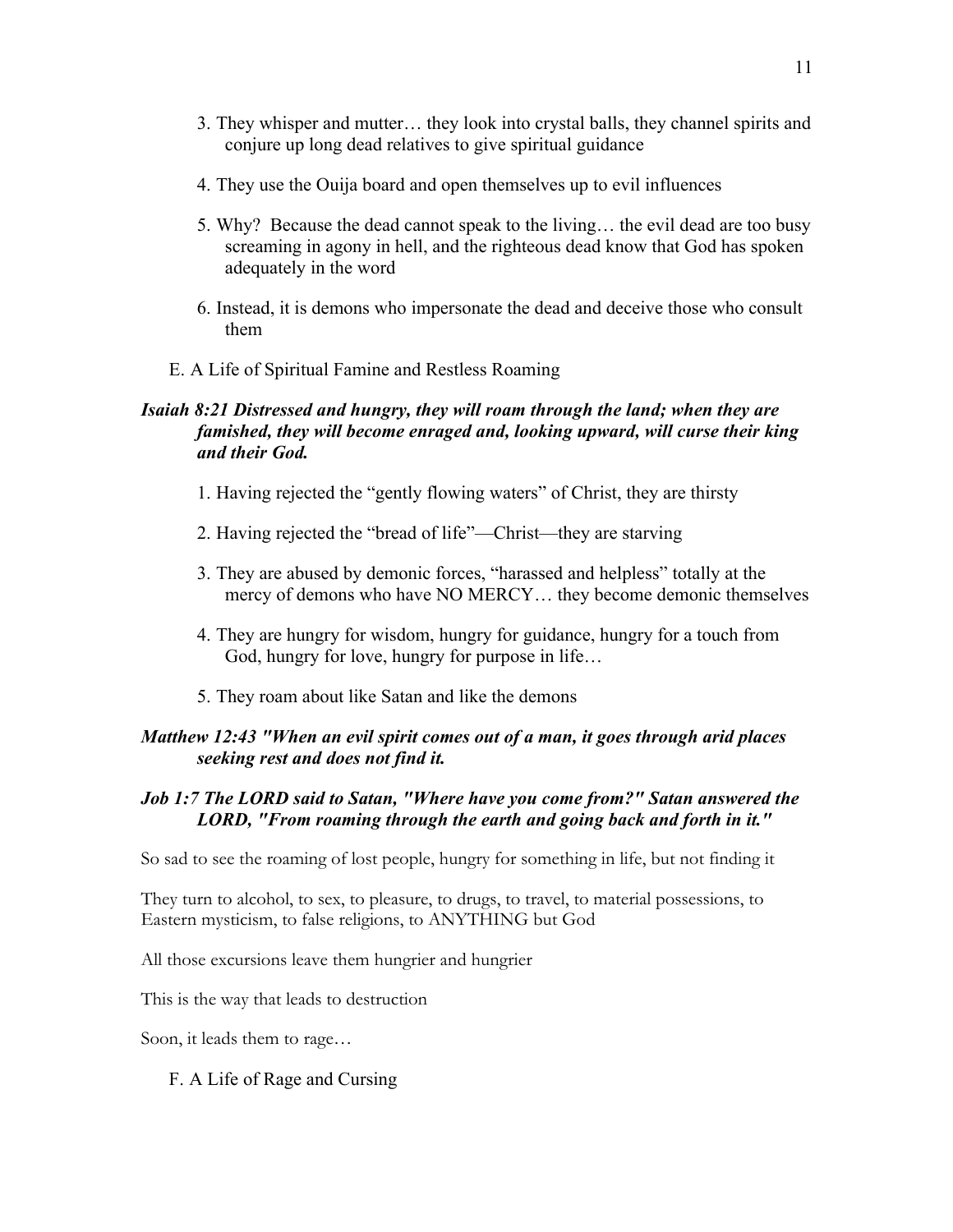# *Isaiah 8:21 Distressed and hungry, they will roam through the land; when they are famished, they will become enraged and, looking upward, will curse their king and their God.*

- 1. Instead of repenting for having rejected God's sweet provision, they actually become enraged… they live lives of anger, of frustration and cursing
- 2. They fight against God and against all God-ordained authority… they curse their king and their God
- 3. They are living like Satan who is the most rage-filled being

# *Revelation 12:12 But woe to the earth and the sea, because the devil has gone down to you! He is filled with fury, because he knows that his time is short."*

- 4. Roaming the earth, restless and hungry, they are filled with rage and cursing
- 5. This is the life of the unbeliever
- G. Ultimately: A Life of Darkness Now and Eternally

# *Isaiah 8:22 Then they will look toward the earth and see only distress and darkness and fearful gloom, and they will be thrust into utter darkness.*

- 1. This is the way of darkness… fleeing from the light they live in darkness here on earth
- 2. The ultimate punishment… an eternity in utter darkness, thrust out from the presence of God Himself
- 3. the word "thrust" implies the forcefulness of compelling them on Judgment Day… of being banished, driven far from God

# *Matthew 8:12 But the subjects of the kingdom will be thrown outside, into the darkness, where there will be weeping and gnashing of teeth.*

# *Matthew 25:41 "Then he will say to those on his left, 'Depart from me, you who are cursed, into the eternal fire prepared for the devil and his angels.*

Thus we have clearly depicted the way of light and the way of darkness

But the heart of this passage is the word Immanuel, and Christ who fulfills it

# V. Christ (Immanuel) the Only Way

- A. Immanuel the Only Way
	- 1. The word "Immanuel" means God is with us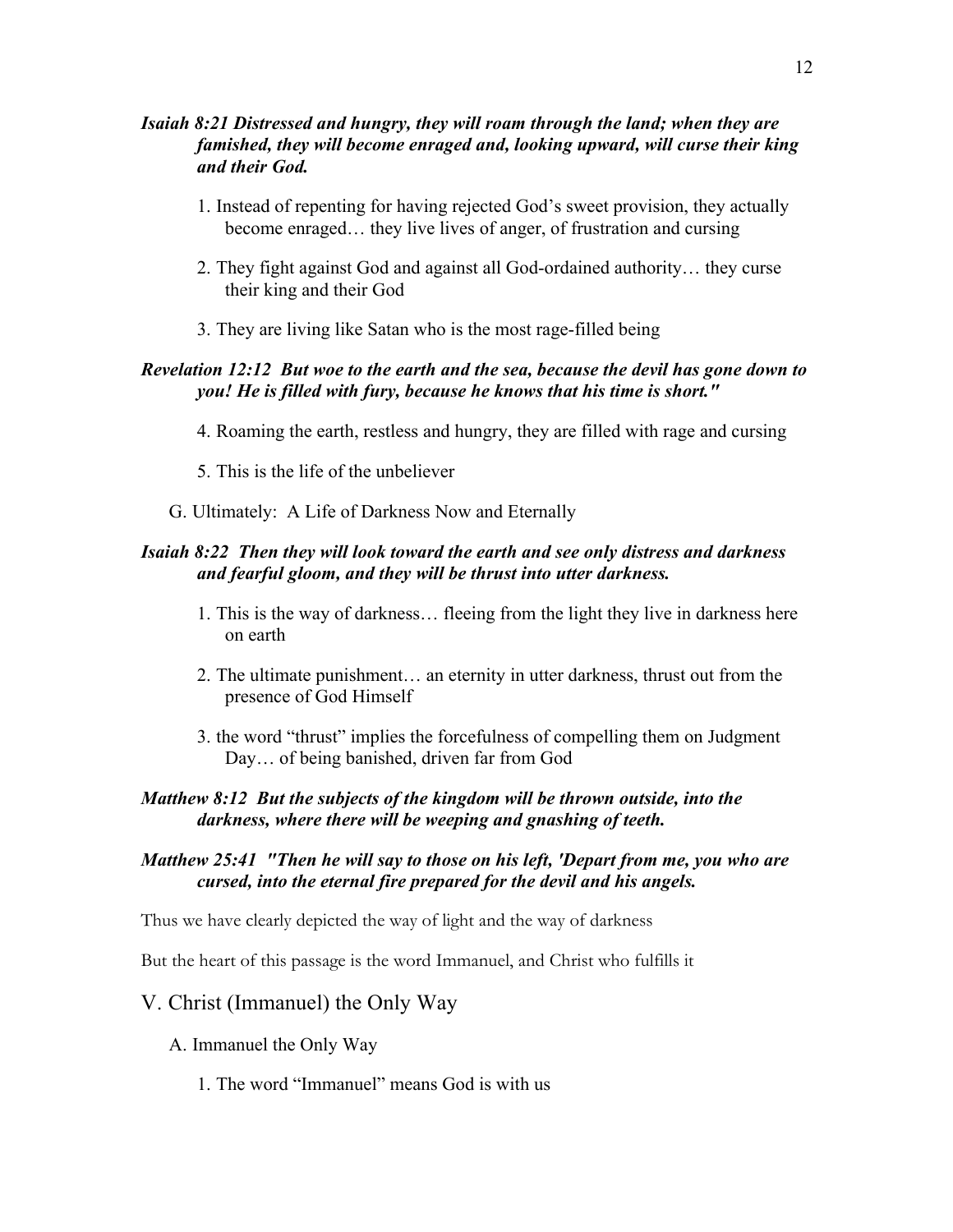- 2. Introduced in Isaiah 7, it is mentioned twice in Isaiah 8
- 3. Fulfilled only when Christ was born… Jesus was "God with us"
- 4. God on our side, defeating our worst enemies… sin, death and hell

# *Romans 8:31 What, then, shall we say in response to this? If God is for us, who can be against us?*

- B. Christ Represents His Children
	- 1. Hebrews 2 quotes Isaiah 8 showing all that Christ was willing to do for us, His children
- *Hebrews 2:11-15 Both the one who makes men holy and those who are made holy are of the same family. So Jesus is not ashamed to call them brothers. <sup>12</sup> He says, "I will declare your name to my brothers; in the presence of the congregation I will sing your praises." <sup>13</sup> And again, "I will put my trust in him." And again he says, "Here am I, and the children God has given me." <sup>14</sup> Since the children have flesh and blood, he too shared in their humanity so that by his death he might destroy him who holds the power of death-- that is, the devil-- <sup>15</sup> and free those who all their lives were held in slavery by their fear of death.*
	- 2. Christ took on a human body and died on the cross that we might not have to live a life of darkness and die and go to hell
	- C. Christ Causes Rebels to Stumble

### *1 Peter 2:6-8 For in Scripture it says: "A stone that causes men to stumble and a rock that makes them fall." They stumble because they disobey the message-- which is also what they were destined for.*

- D. Justification by Faith: "I Will Put My Trust in Him"
- *Isaiah 8:17 I will wait for the LORD, who is hiding his face from the house of Jacob. I will put my trust in him.*
	- 1. All sins forgiven by simple faith in Christ
	- 2. "I will put my trust in him" is the only way of life
	- 3. By simple faith in Christ we can be made right with God

# *Romans 5:1 Therefore, since we have been justified through faith, we have peace with God through our Lord Jesus Christ*

- VI. Application
	- A. Understand We Are All on One of Two Roads to Eternity